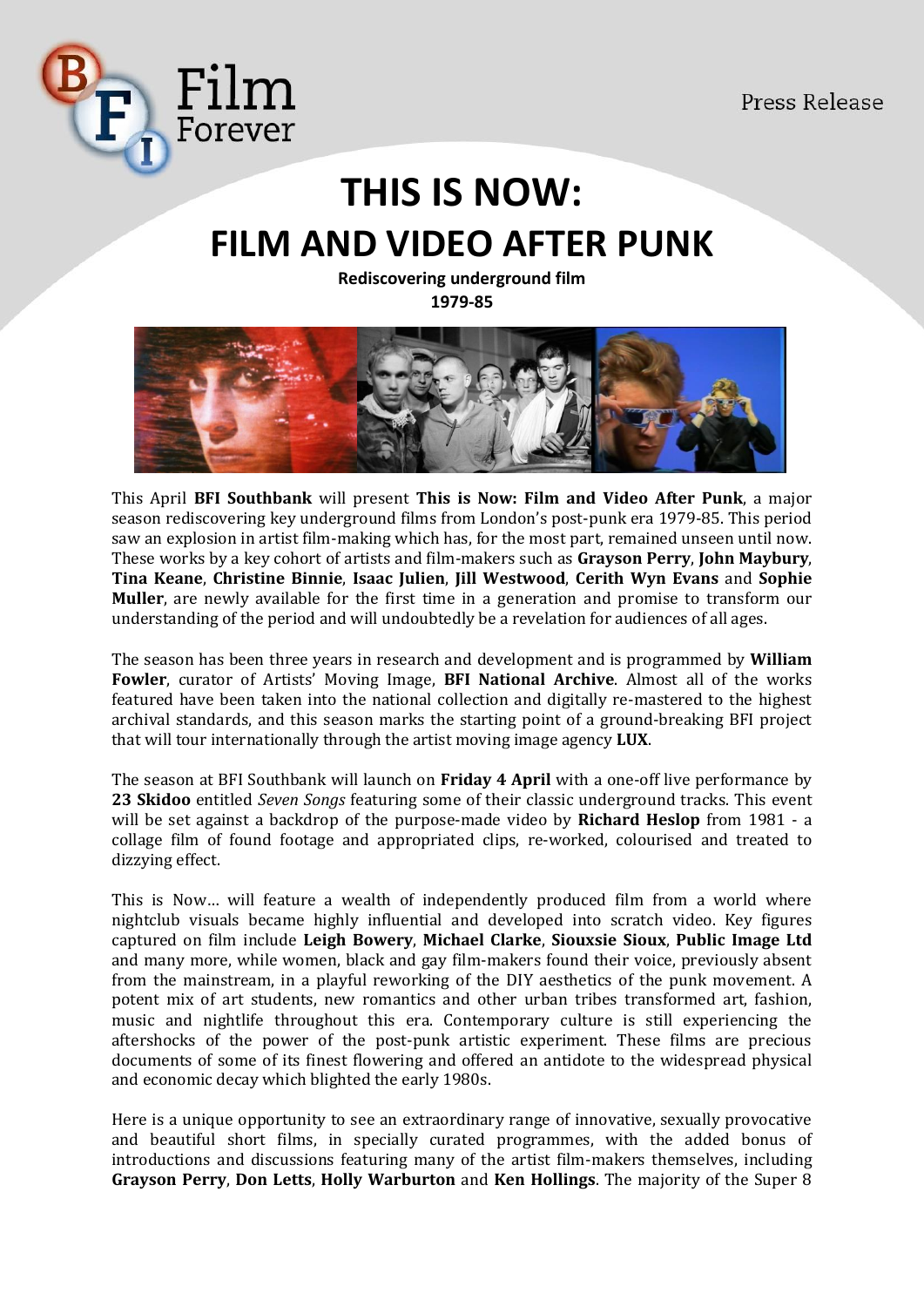and 16mm films due to screen in this season have literally been out of circulation for thirty years. The project forms part of the BFI National Archive's ongoing work to restore significant yet marginalised areas of historical British experimental film.

In partnership with:



**William Fowler**, curator of Artists' Moving Image, BFI National Archive is available for interview on request

#### **Programme:**

# **SONIC CINEMA: 23 Skidoo and Richard Heslop: Seven Songs**

'23 Skidoo', the driving, intense post-punk, industrial fusion band will play live to a confrontational video collage made by Richard Heslop. As first released in 1982 on video label Double Vision, *Seven Songs*  brilliantly collided a whole gamut of treated, plundered material to tracks from the hit '23 Skidoo' record of the same name. Presented tonight in a new, one-off, live version, the event forms the very special opening to our season This is Now: Film and Video After Punk.

#### **Followed by a DJ set from Don Letts in the Benugo Bar.**

**Fri 4 Apr 20:45 NFT1Tickets £15, concs £11.50 (Members pay £1.50 less)** 

#### **Film and Video After Punk: Salon Discussion**

The early 80s saw the emergence of vibrant, groundbreaking new styles, techniques and perspectives in underground and artists' film and video. In this informal event we consider the social and political background to this bold new wave of moving image production, and what its relationship might be to today's diffuse media landscape.

*We look forward to welcoming George Barber, Grayson Perry, Holly Warburton, Ken Hollings and other artists, filmmakers and commentators from the period for a wide-ranging discussion. Please check BFI website for final confirmation of attendees*  **Mon 14 Apr 18:30 BFI Reuben Library**

# **Performing The Self**

New ways to think about identity, the self and the body were all part of punk's powerful legacy. These imaginative, diverse pieces show how artists played with ideas of performance, forging a dynamic new pop art film culture that was snappy, stylish *and* existential.

*Still Life With Phrenology Head* UK 1979. Dir Cerith Wyn Evans. 15min *Human League: Don't You Want Me* UK 1981. Dir Steve Barron. 4min *Chat Rap* UK 1983. Dir John Scarlett-Davis. 15min *Adam Ant: Prince Charming* UK 1981. Dir Mike Mansfield & Adam Ant. 3min *Adam Ant: Stand and Deliver* UK 1981. Dir Mike Mansfield & Adam Ant. 3min *Solitude* UK 1981. Dir John Maybury 11min *The Modern Image* UK 1979. Dir John Maybury. 13min *Bungalow Depression* UK 1984. Dirs Grayson Perry and Jennifer Binnie. 3min *The Private View* 1981. Dir Neo-Naturists. 13min *Introduced by Wilma Johnson and Christine & Jennifer Binnie* **Fri 4 Apr 18:30 NFT1**

# **Home Taping**

The mainstream media was treated like a giant library to be plundered for provocative play and subversion in the early 80s. Whether filming their TV screen with a Super8 camera or deftly copying tapeto-tape, artists grabbed and juxtaposed disparate material to disrupt the dominant ideologies of the age, and create new visual music.

Programme includes:

*Still Life With Still Born* UK 1980. Dir Cerith Wyn Evans. 20min *Skinheads and Roses* UK 1983. Dir Jill Westwood. 8min *Tilt* UK 1984. Dir George Barber. 6min *Branson* UK 1983. Dir George Barber. 2min *Blue Monday* UK 1984. Dir Duvet Brothers. 4min *Commander in Chief* UK 1984. Dir Gorilla Tapes. 4min *Dolphins and Pop Music* UK 1982. Dir Jeffrey Hinton. 18min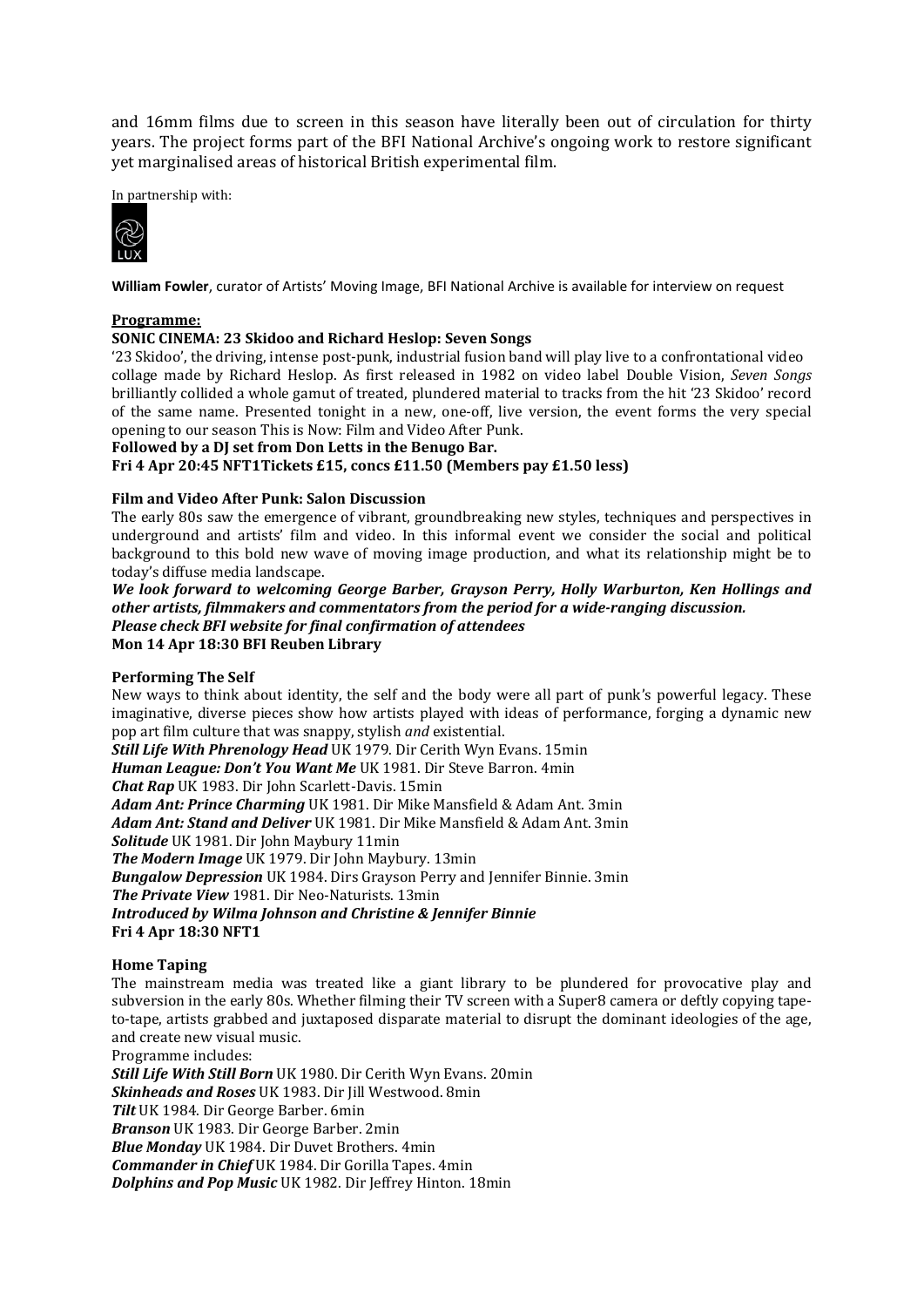*Art of Noise: Legs* UK 1985. Dirs George Barber & George Snow. 7min *Passion Tryptych* UK 1982. Dir Cordelia Swann. 3min Includes key examples of the 'scratch video' phenomena. **Sat 5 Apr 20:40 NFT2** *Introduced by George Barber*

#### **Just Images**

The moral, political and symbolic integrity of the image itself is explored, attacked and undermined in these richly textured films. John Maybury casts friends Siouxsie Sioux and David Holah in one of the singularly most stunning and ambitious Super8 works of the era: *Court of Miracles*. Young filmmakers bring on the post-modern age.

Programme includes:

*Court of Miracles* (UK 1982. Dir John Maybury. 40min),

*Glory Boys* (UK 1983. Dir Vanda Carter. 4min),

*Territories* (UK 1984. Dir Isaac Julien. 25min),

*Psychic TV: Unclean* (UK 1984. Dir Cerith Wyn Evans. 9min)

**Sat 5 Apr 20:45 NFT3**, **Tue 8 Apr 20:40 NFT2** *We hope to welcome John Maybury to this event*

#### **Before and After Science**

Grayson Perry, Anna Thew and Steven Chivers present stunning, lo-fi and strange new fictional worlds. Arcane beliefs, folk tales and a post-apocalyptic scenario shot in run-down London all provide welcome counterpoints to the rigidity of modern, patriarchal Christian society.

*Lost For Words*.UK 1980. Dir Anna Thew. 25min

*The Green Witch and Merry Diana*. UK 1984. Dir Grayson Perry. 25min

*Men Without Hats: Safety Dance.* UK 1982. Dir Tim Pope. 3min

*Catherine De Medicis Part 2.* UK 1984. Dir Steven Chivers. 25min

# **Fri 11 Apr 18:20 NFT2, Mon 14 Apr 20:50 NFT2\****\* Introduced by Grayson Perry*

# **Through a Glass, Darkly**

Provocative filmmakers in the early 80s treated the moving image like a mirror; a surface of divination through which to probe inside their own mind and that of the viewer. This programme includes particularly challenging work that was originally connected to the industrial scene. Programme includes:

*Shadow of a Journey* UK 1980. Dir Tina Keane. 20min *Lyrical Doubt* UK 1984. Dir Judith Goddard. 16min *Winter Journey in the Hartz Mountains* UK 1983. Dir Cordelia Swann. 8min *Liquid Video* UK 1983. Dir Michael Kostiff. 10min *All Veneer and No Backbone* UK 1980. Dir Holly Warburton. 6min *The Wound* UK 1984. Dir Jill Westwood. 20min *Grayson/Jewels/Flowers* UK 1985. Dir Jennifer Binnie. 3min **Fri 11 Apr 20:45 NFT2\*, Thu 17 Apr 20:40 NFT2***\* Introduced by Jill Westwood*

#### **Video Killed the Radio Star**

Early independent video releases were the revolutionary, DIY antidote to a TV system only just gearing up for a fourth channel. They bypassed censorship and gave a platform to the marginalised and unsanctioned. This eclectic selection includes a very rare John Smith title and punchy, stuttering Scratch Video works by The Duvet Brothers, Kim Flitcroft & Sandra Goldbacher, Gorilla Tapes and George Barber. *Echo and the Bunnymen: Shine So Hard*. UK 1981. Dir John Smith. 32min

*Miners Campaign Tapes: The Lie Machine.* UK 1984. 15min

*The Greatest Hits of Scratch Video Volume 1. UK 1984. Dir various. 25min* **Sat 12 Apr 16:10 NFT2** 

#### **Entering the Dream Space**

Weaving film and video together, often utilsing religious imagery, and introducing colour, effects and surface texture, filmmakers generated a new, vividly transcendental style by the end of the post-punk era. Key examples of this sensual, visually mature work are presented alongside other dynamic pieces that explore the dreamlike state.

**The Technology of Souls** UK 1981. Dir John Maybury. 11min **In Excelsis Deo (In Adoration of God)** UK 1983. Dir Sophie Muller. 24min **Miracle of the Rose** UK 1984. Dir Cerith Wyn Evans. 25min **The Union Jacking Up** UK 1985. Dir John Maybury. 18min